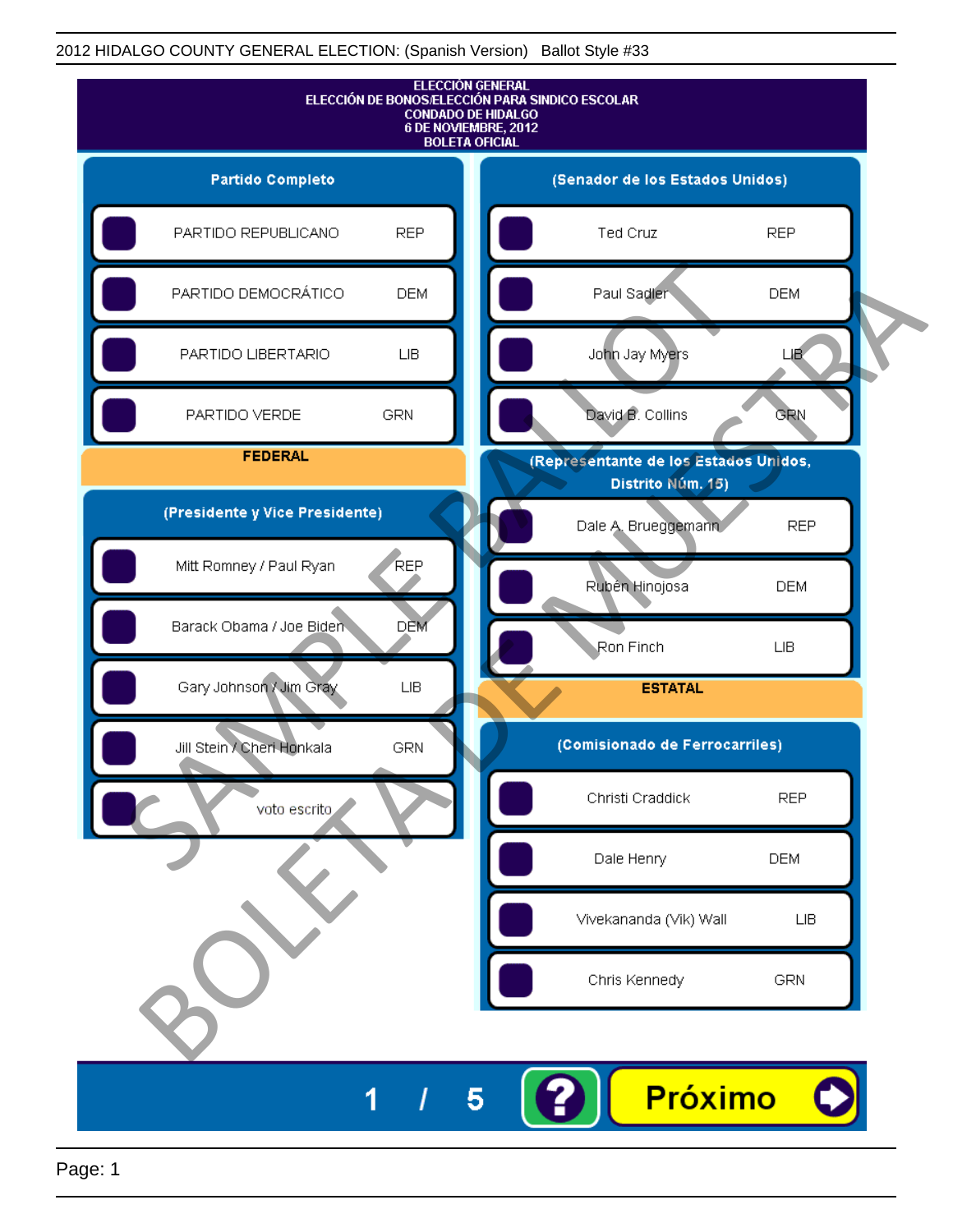

Page: 2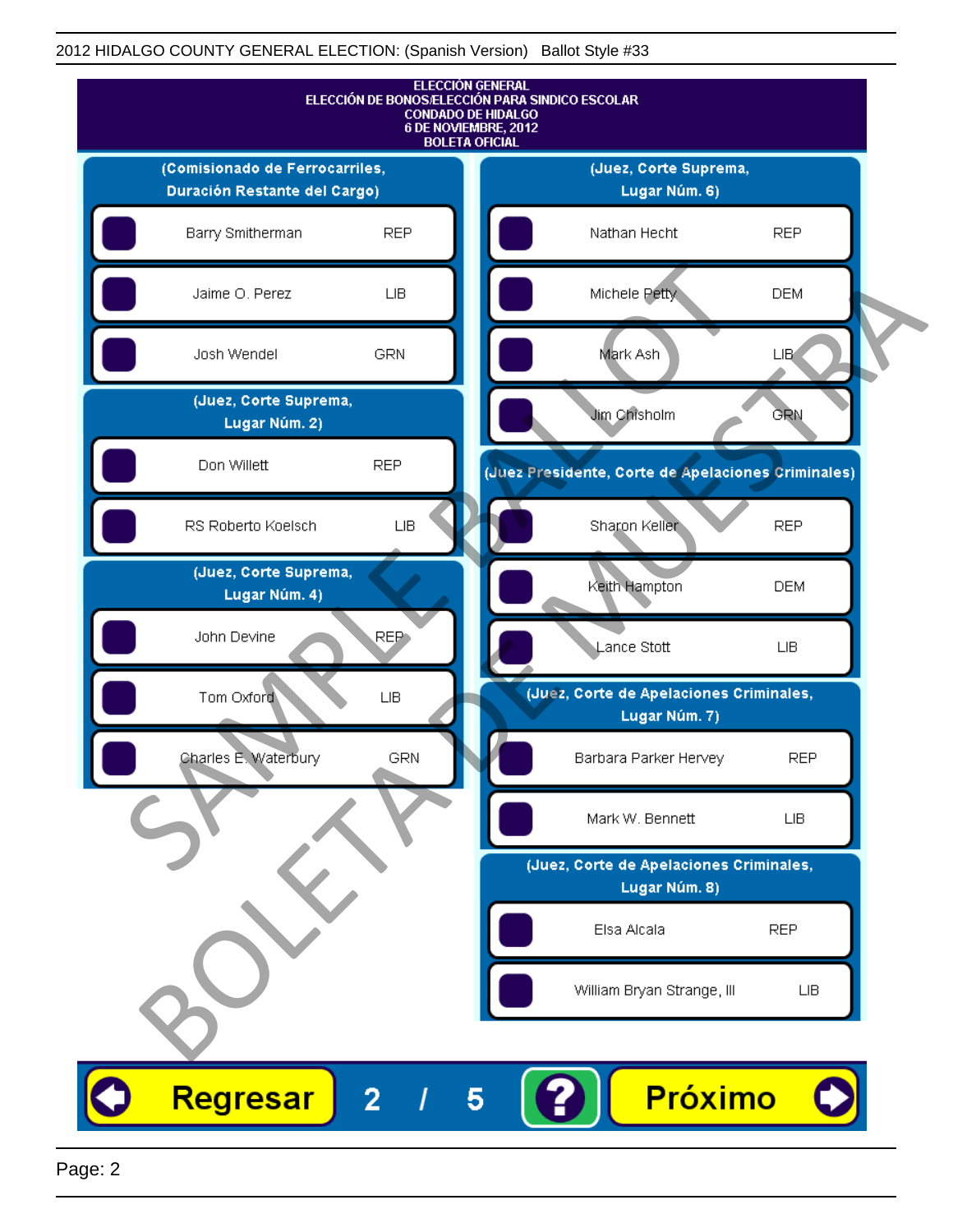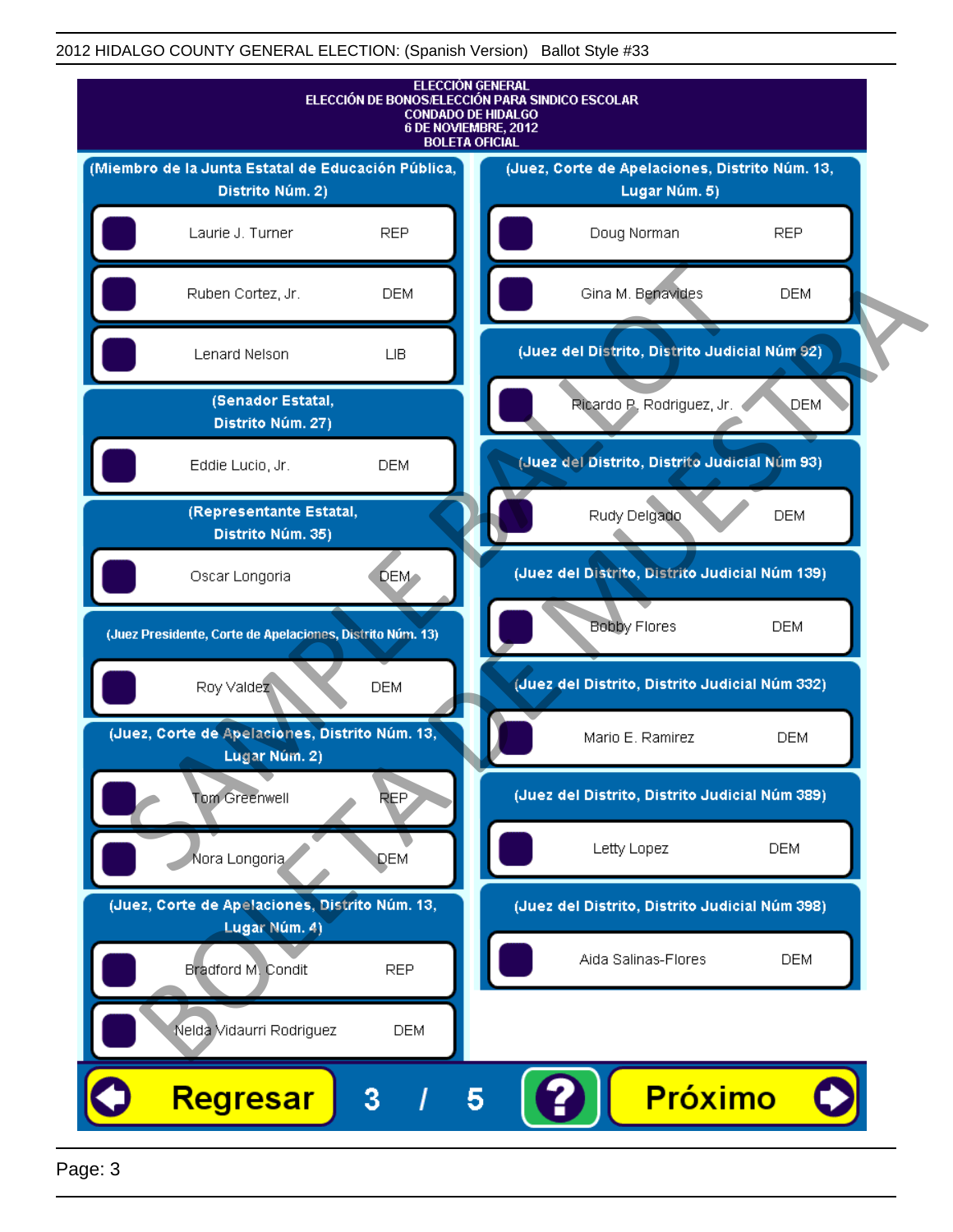| <b>ELECCIÓN GENERAL</b><br>ELECCIÓN DE BONOS/ELECCIÓN PARA SINDICO ESCOLAR<br><b>CONDADO DE HIDALGO</b><br>6 DE NOVIEMBRE, 2012<br><b>BOLETA OFICIAL</b> |                                           |
|----------------------------------------------------------------------------------------------------------------------------------------------------------|-------------------------------------------|
| (Juez del Distrito, Distrito Judicial Núm 430)                                                                                                           | DISTRITO ESCOLAR INDEPENDIENTE DE WESLACO |
| Israel Ramon, Jr.<br><b>DEM</b>                                                                                                                          | (Sindico Escolar,<br>Lugar Núm. 1)        |
| (Juez del Distrito, Distrito Judicial Núm 449)                                                                                                           | Erasmo "Moe" Lopez                        |
| Jesse Contreras<br><b>DEM</b>                                                                                                                            | Javi Herrera                              |
| <b>CONDADO</b>                                                                                                                                           | Mark Arce                                 |
| (Sherife)                                                                                                                                                | Rodolfo "Fito" Rodriguez                  |
| <b>REP</b><br>Robert Caples                                                                                                                              | (Sindico Escolar,<br>Lugar Núm. 2)        |
| Guadalupe "Lupe" Trevino<br>DEM                                                                                                                          | Roy Kello Ramirez                         |
| DISTRITO DE DRENAJE NUMERO UNO DEL CONDADO<br>DE HIDALGO, TEXAS                                                                                          | Ivan Pérez                                |
| <b>ELECCIÓN DE BONOS</b>                                                                                                                                 | Richard Rivera                            |
| (LA EMISIÓN DE BONOS EN LA CANTIDAD DE<br>\$184,000,000.00 Y LA IMPOSICIÓN DE IMPUESTOS<br>SUFICIENTES PARA PAGAR LOS BONOS PARA                         | (Sindico Escolar,                         |
| MEJORAS AL SISTEMA DE DESAGUE DEL DISTRITO?)                                                                                                             | Lugar Núm. 3)                             |
| A FAVOR                                                                                                                                                  | Adrian Gonzalez                           |
| EN CONTRA                                                                                                                                                | Orlando "Orly" Rodriguez                  |
|                                                                                                                                                          |                                           |
| Regresar<br>4<br>5                                                                                                                                       | <b>Próximo</b>                            |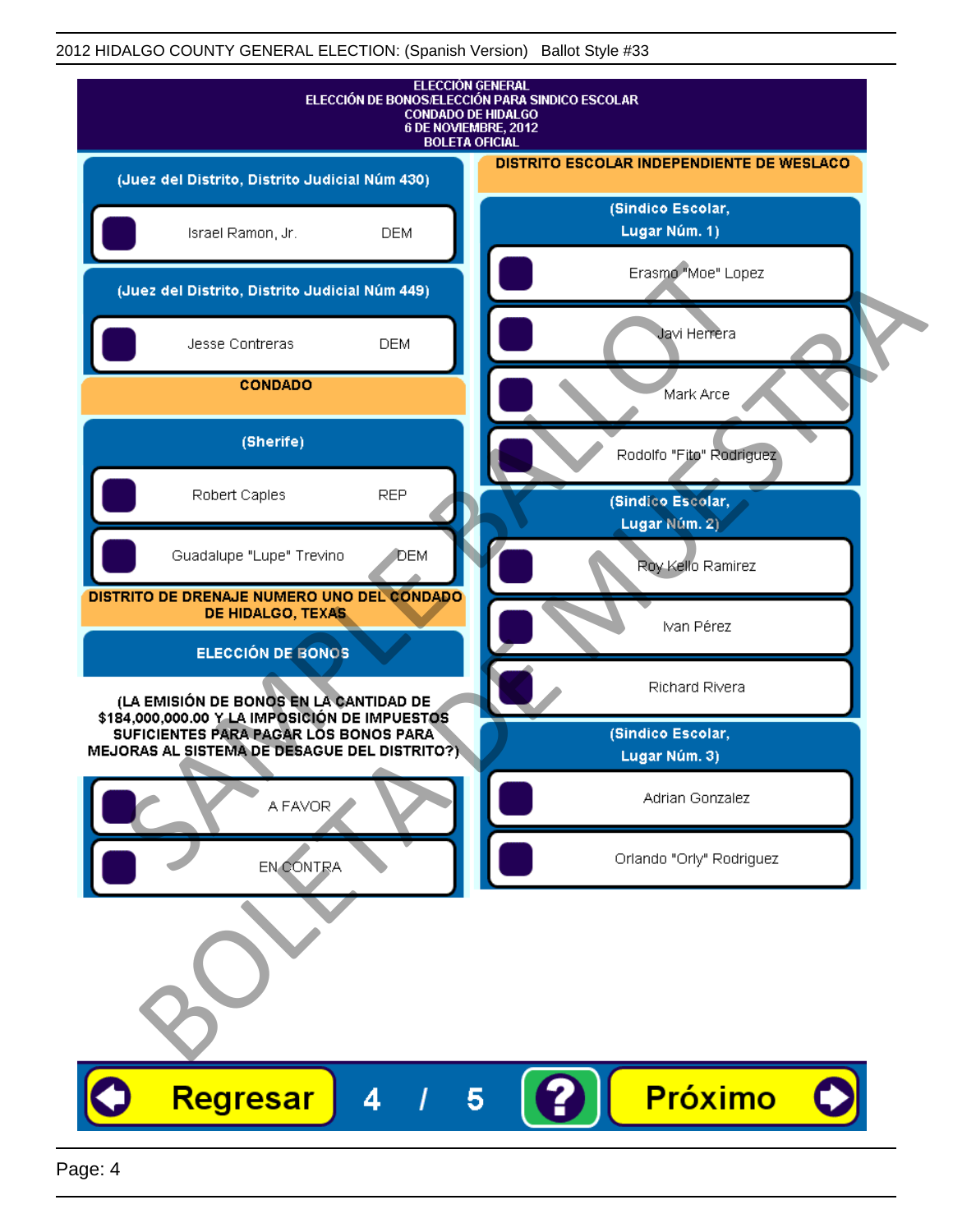## **ELECCIÓN GENERAL** ELECCIÓN DE BONOS/ELECCIÓN PARA SINDICO ESCOLAR<br>CONDADO DE HIDALGO<br>6 DE NOVIEMBRE, 2012 **BOLETA OFICIAL**

Revisar

### CANDIDATO SIN CONTENDIENTE DECLARADO ELECTO

(Juez, Corte de Ley del Condado, Núm. 7) Sergio Valdez (DEM)

(Asesor-Colector de Impuestos del Condado)

Fallo Fall Willdrea, J.I. (DEM)<br>
Consistionado el Condado, Precincto Núm. 1)<br>
A.C. Cuellar Jr. (DEM)<br>
Ullez de Paz, Precinto Núm. 1)<br>
Juez de Paz, Precinto Núm. 1, Lugar Núm. 1)<br>
Gilberto Sentr (DEM)<br>
Robert M. "Bobby" Con misionado del Condiado, Precincto Núm. 1)<br>
Andro del Condiado, Precincto Núm. 3)<br>
ez de Paz, Precinto Núm. 21<br>
algo M. Picer Lo Saerz, (CIEM)<br>
algo M. Picer Lo Saerz, (CIEM)<br>
algo M. Picer Lo Saerz, (CIEM)<br>
ez de Paz, Prec

Regresar

5

5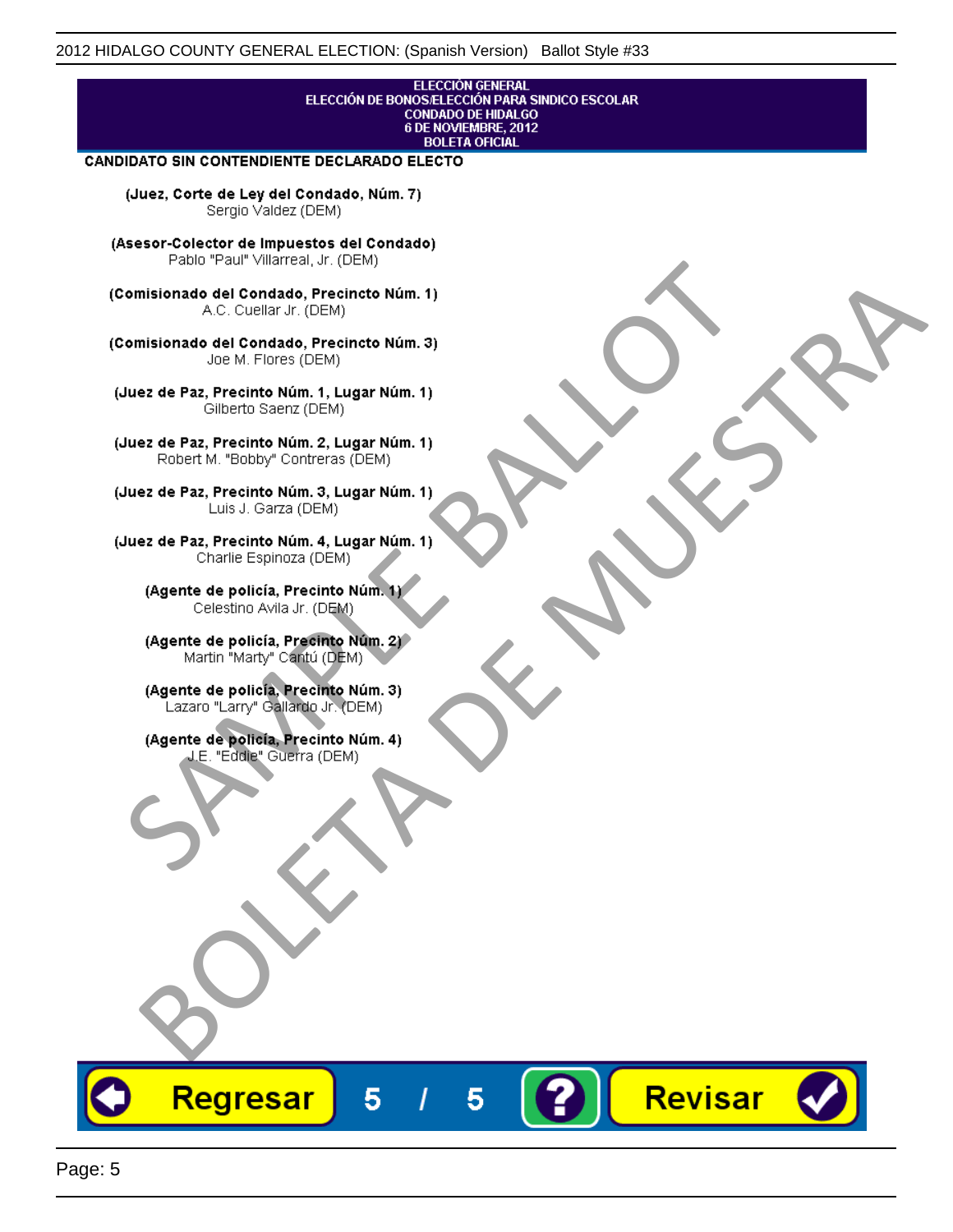# Resumen de instrucciones para la boleta electoral.

Presione el nombre del candidato o el título de la contienda para volver a la contienda.

El botón Votar se iluminará

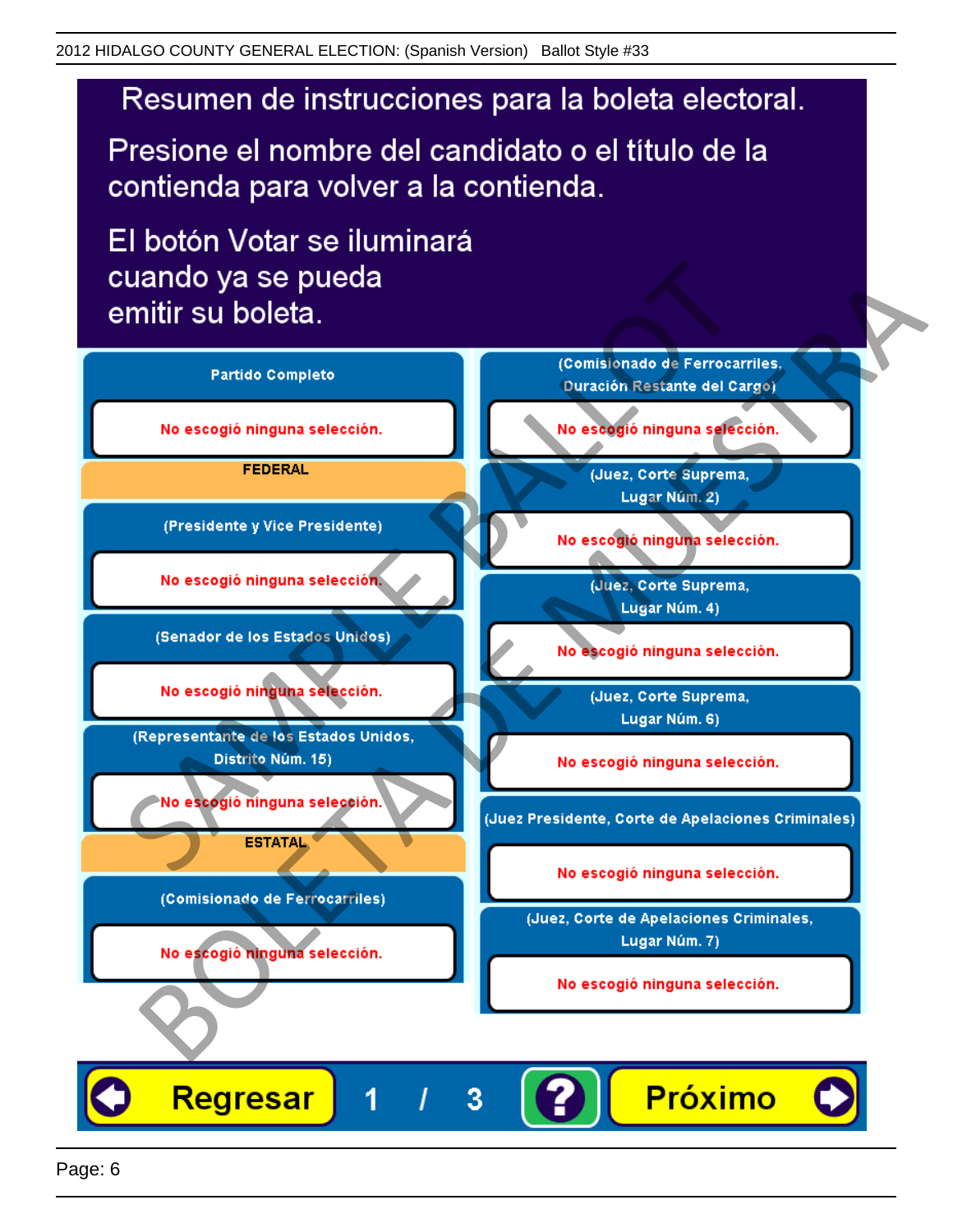# Resumen de instrucciones para la boleta electoral.

Presione el nombre del candidato o el título de la contienda para volver a la contienda.

El botón Votar se iluminará